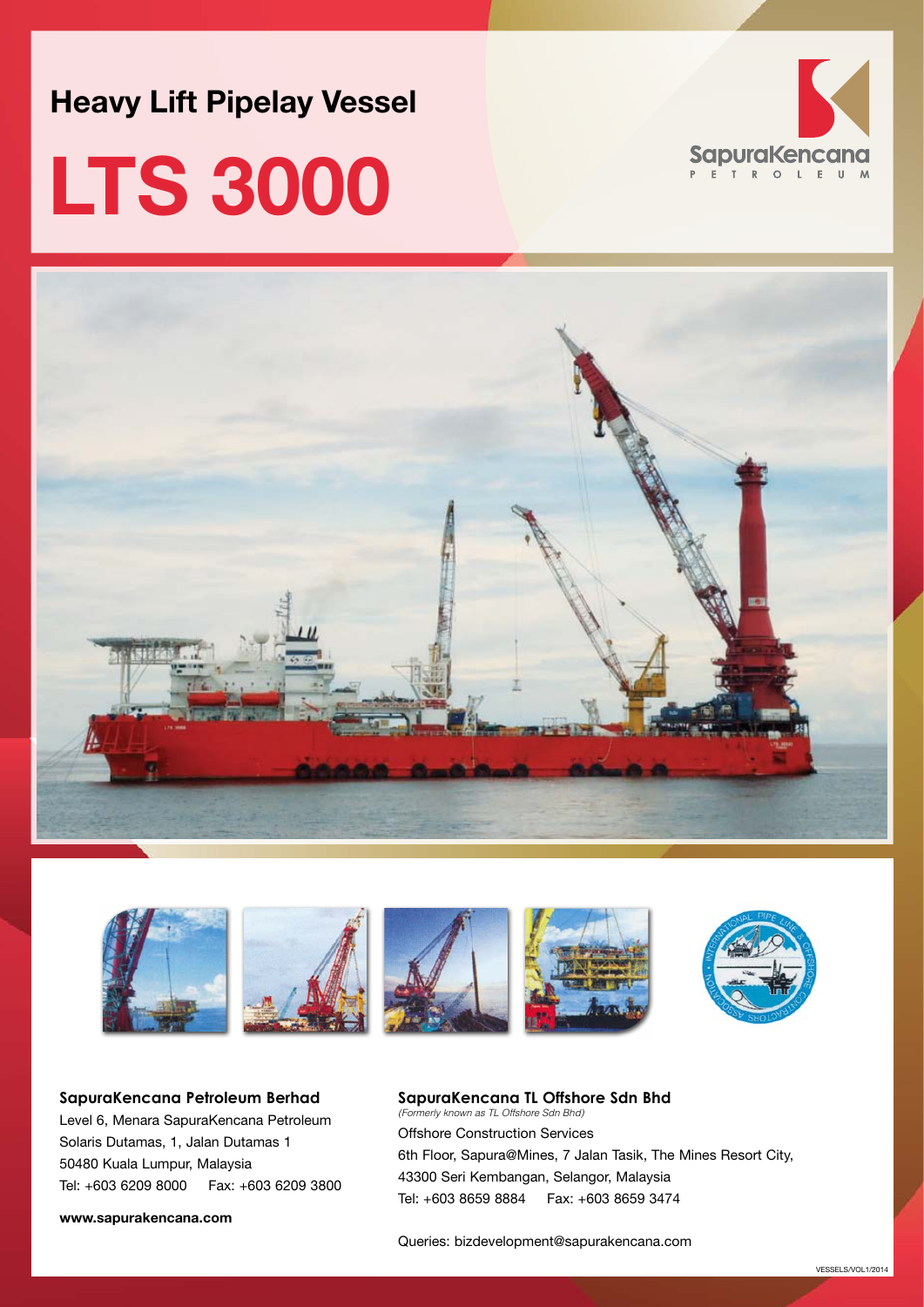

### **LTS 3000**

#### **Principle Dimensions**

| Total Length                     |
|----------------------------------|
| Breadth Moulded                  |
| Depth to work deck, Moulded      |
| Depth to freeboard deck, Moulded |
| Draft Designed                   |
| Main Deck Strength               |
| Free Deck Area                   |

Classification : ABS A1 (E) Pipelay / Heavy Lift Vessel AMS (DPS-1)  $: 160.70M$  $: 37.8M$  $: 15.0M$  $: 9.1M$  $\colon$  6.5M (max.), 4.0M (min.) : 10 tonne /  $m<sup>2</sup>$  $\cdot$  2000 m<sup>2</sup>

#### **Accommodation**

| 5 x 1 Berth Cabins with Day Room : 5 men                  |             |
|-----------------------------------------------------------|-------------|
| 21 x 1 Berth Cabins                                       | $: 22$ men  |
| 22 x 2 Berth Cabins                                       | $: 46$ men  |
| 55 x 4 Berth Cabins                                       | $: 216$ men |
| Total                                                     | $: 289$ men |
| Equipped with 2 Recreation Rooms, 1 Galley, 1 Prayer Room |             |

#### **Pipelay Capabilities**

| Pipe Size                    | $: 6"$ to 60" OD                                     |
|------------------------------|------------------------------------------------------|
| <b>Tension Capacity</b>      | : 200MT (2 nos. x 100MT each)                        |
| A & R Winch-Tension Capacity | : 200MT                                              |
| Welding Stations             | $: 6$ nos.                                           |
| <b>NDT Station</b>           | : 1 no.                                              |
| <b>Field Joint Stations</b>  | $: 2$ nos.                                           |
| Davits                       | $: 6$ nos. $\times$ 50MT                             |
| Type of Stinger              | : Floating Truss 160ft long 1 <sup>st</sup> Section, |
|                              | 60ft 2 <sup>nd</sup> Section                         |

#### **Main Crane**

Main Hook Capacity : 2722MT @ 27m Rad. Aux. Hook Capacity : 725MT @ 53m Rad. Whip Hook Capacity : 100MT @ 95m Rad. Boom Length to Main Hook : 75m Boom Length to Auxiliary Hook : 85m Boom Length to Whip Hook : 95m

#### **Pipe Handling Cranes (2 Nos.)**

Fixed Pedestal Cranes : 2 each Maximum Lifting Capacity : 50MT @ 29m Rad.

#### **Mooring System**

150T Mooring Winches : 10 nos. Mooring Anchors : 10 ea of 12.5MT Delta Flipper

#### **Propulsion**

| Speed          |
|----------------|
| Engine         |
| Bow Thruster   |
| Stern Thruster |

- 
- 
- 
- 

: 11 knots : Wartsila 8L26  $: 1 x 1250KW$  $: 2 \times 2400$ KW

Machine Shop : 1 ea

#### **Tank Capacities**

**Machinery**

| SWB/FW Tank (non-potable) |  |
|---------------------------|--|
| FW Tank (Potable)         |  |
| F.O. Tank                 |  |
| Dirty Oil Tank            |  |
| Lube Oil Tank             |  |

Main Generators : 3 x 2600kW Emergency Diesel Generator : 1 x 1000kW

Fresh Water Maker (RO) : 60T/day with 1 standby Sewage Treatment Plant : 2 nos. for 330

Air Compressors : Approx. 2000cfm @ 10 bar

 $: 12465 \text{ m}^3$  $\cdot$  2942 m<sup>3</sup> : 2334 Tonne  $\pm 50.29$  m<sup>3</sup>  $: 47$  Tonne

/hr

#### **Pumps**

| <b>Ballast Pump</b>        | $: 2@360 \text{ m}^3/\text{hr}$                            |
|----------------------------|------------------------------------------------------------|
| Anti Heeling Pump          | : 1 x 1600 m <sup>3</sup> /hr & 2 x 1400 m <sup>3</sup> /h |
| <b>FO Transfer Pump</b>    | : $2 \otimes 22.5$ m <sup>3</sup> /hr                      |
| Fresh Water Transfer Pump  | : $2 \otimes 35 \text{ m}^3/\text{hr}$                     |
| Sewage Discharge Pump      | : $1 \times 10 \text{ m}^3/\text{hr}$                      |
| Sludge Oil Pump            | : $1 \times 14.2$ m <sup>3</sup> /hr                       |
| <b>Bilge Pump</b>          | $: 2 \times 35$ m <sup>3</sup> /hr                         |
| Fire & GS Pump             | : $1@100$ m <sup>3</sup> /hr & $3@160$ m <sup>3</sup> /hr  |
| <b>Emergency Fire Pump</b> | $: 1@100 \text{ m}^3/\text{hr}$                            |

#### **Safety Equipment**

| 4 x 90 capacity Life Boat | : 360                             |
|---------------------------|-----------------------------------|
| Life Jackets              | : 200% coverage of the total      |
|                           | maximum onboard                   |
| Life Buoys                | : As per class & flag requirement |
| Rescue Boat (FRC)         | $: 1$ no. x 25 Hp Boat            |
| L/Boat (Rescue Boat)      | $: 2$ nos.                        |
|                           |                                   |
|                           |                                   |

#### **Radio Communications Equipment**

SSB, DSC, Inmarsat C, VHF (GMDSS), GMDSS portable, Portable VHF,Air band VHF, UHF, Portable air bank VHF & Internet Line

#### **Helicopter Navigation System**

Helideck Capable of Handling S61-N Sikorsky type helicopter Gyro-compass, Sat Com, V-SAT, Radars, Radar transponders, EPIRB Radio Beacons, SatNav system DGPS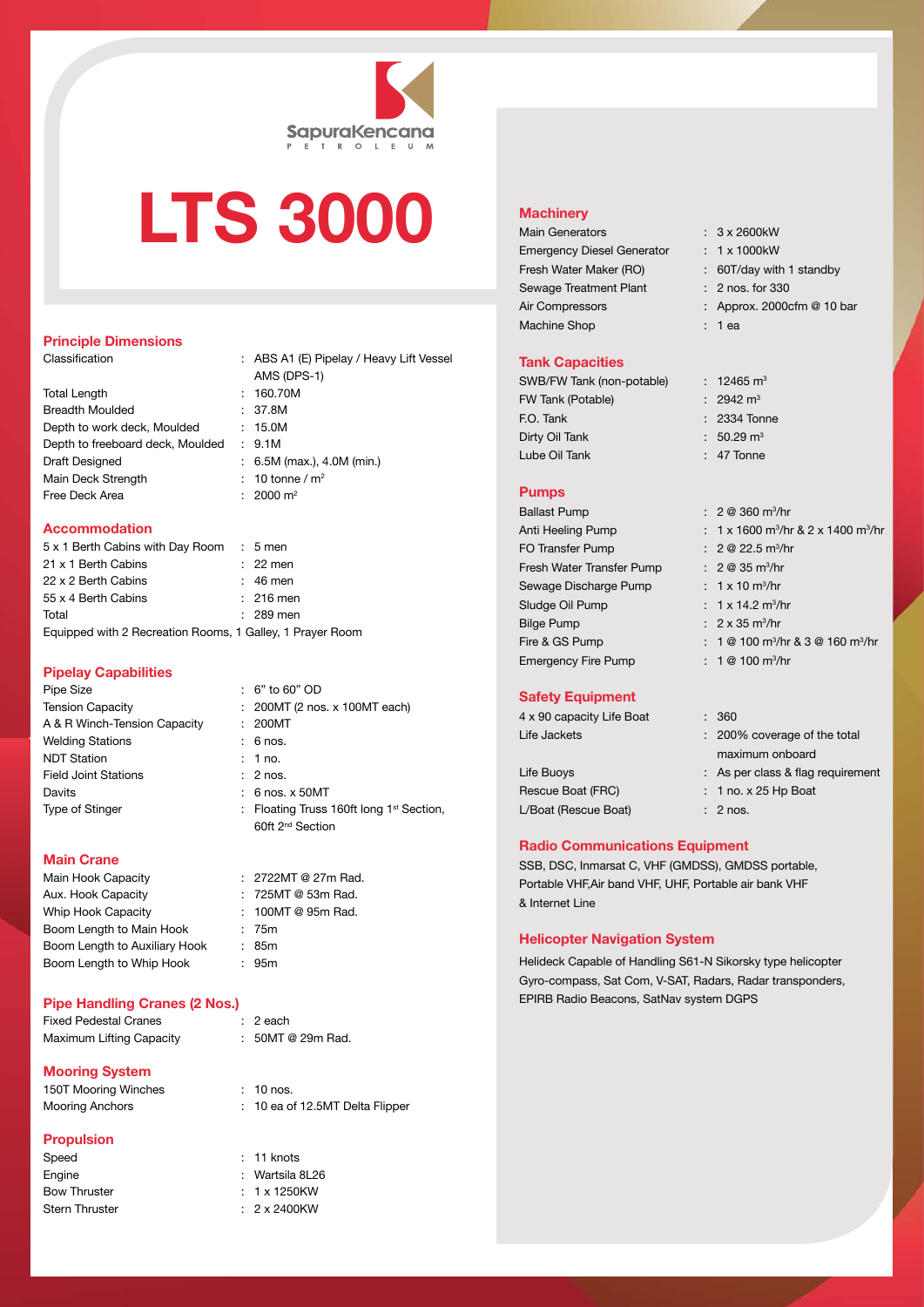